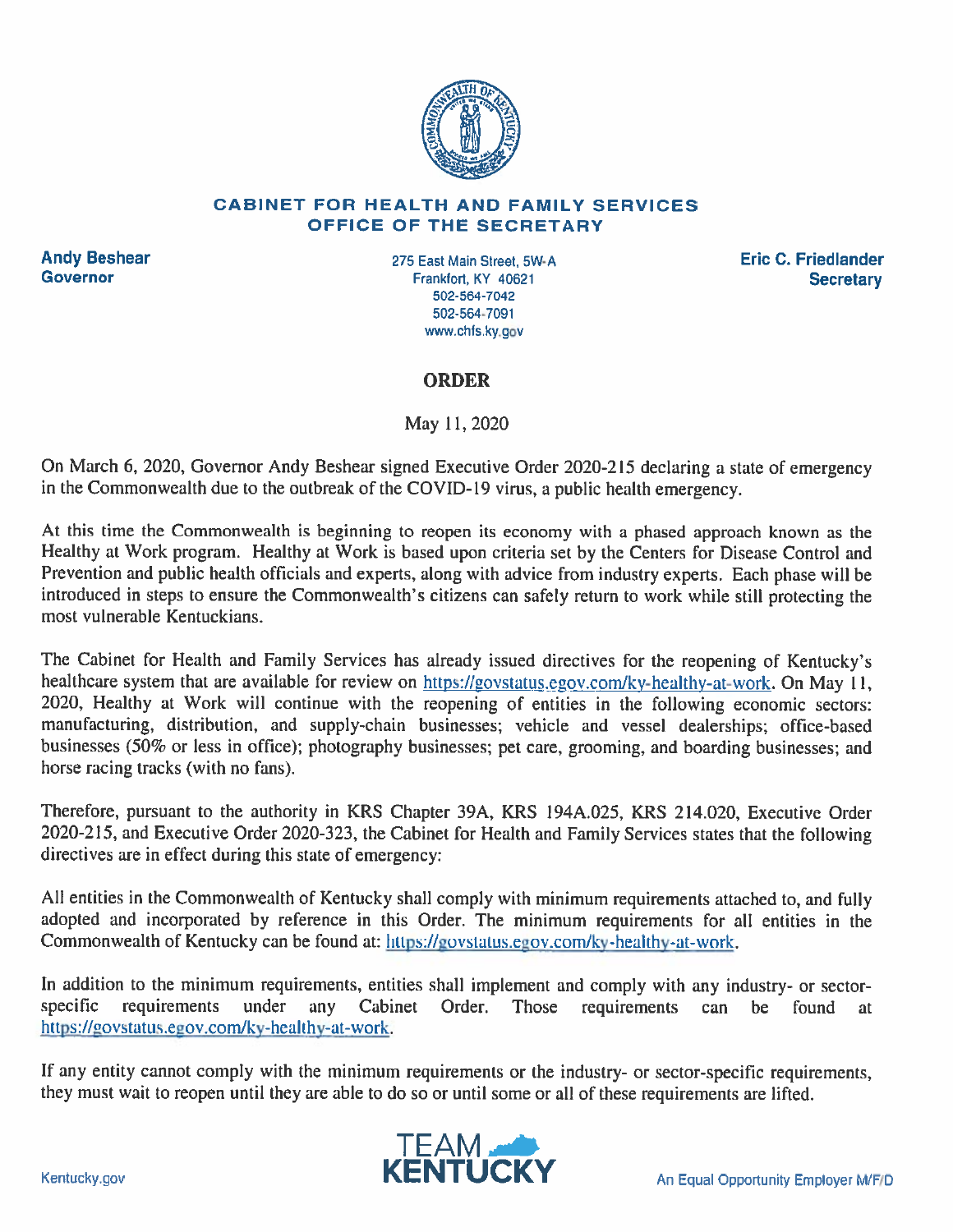The Secretary for the Cabinet for Health and Family Services has been designated by the Governor to deliver<br>these directives during this public health emergency. The Cabinet for Health and Family Services will<br>continue to

Eric Friedlander External Secretary<br>Governor's Designee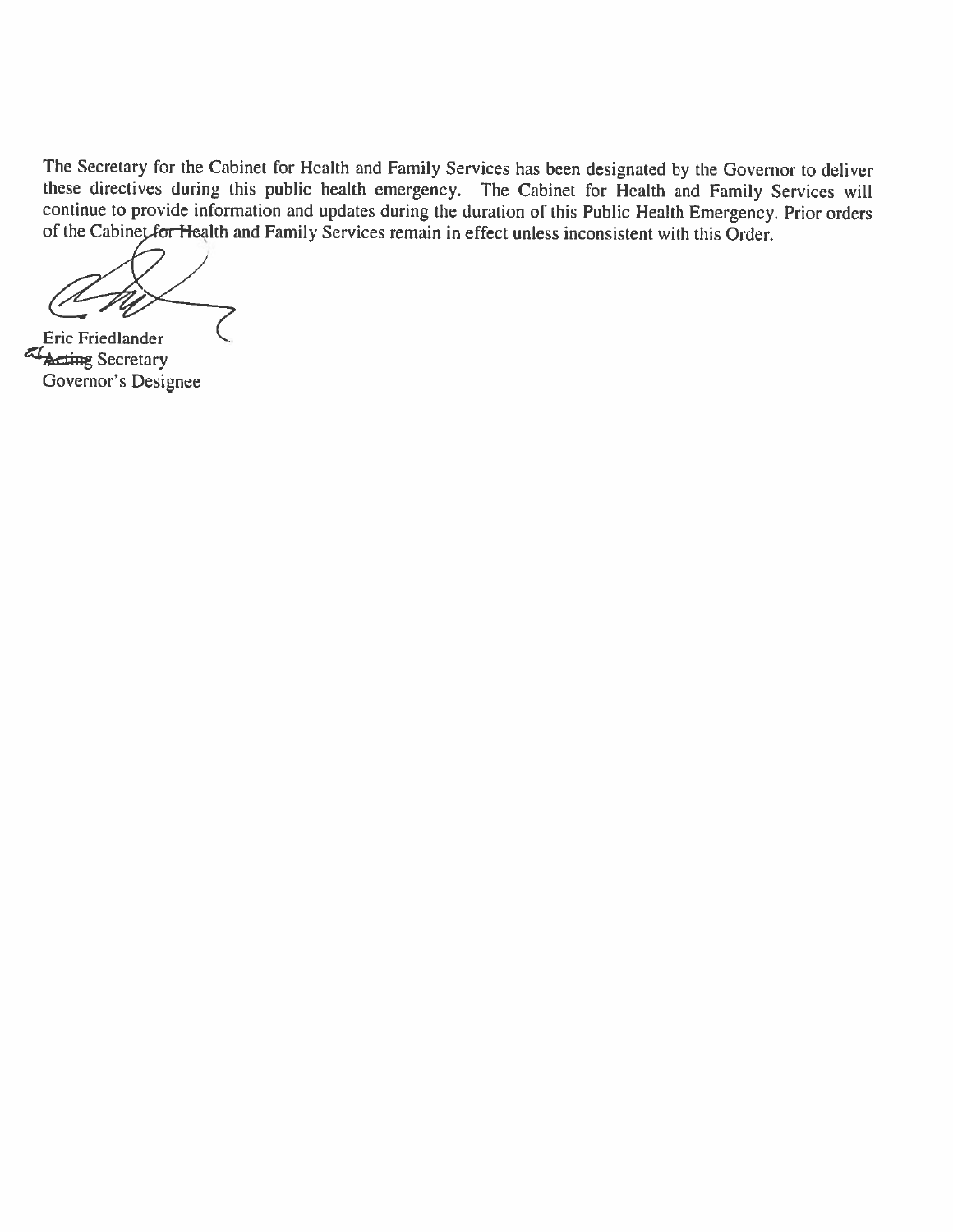

**VERSION 1.2 – Effective May 11, 2020**

### **Minimum Requirements for All Entities**

*All entities that are currently closed will remain closed until it is determined it is safe for their sector to begin reopening.*

**Closed Entities Reopening.** Each entity must meet the following minimum requirements before they can reopen. If any entity in a sector being reopened cannot comply with the minimum requirements set out below, they must wait to reopen until they are able to do so or until some or all of these restrictions are lifted.

**Entities That Have Remained Open.** For those entitiesthat have been deemed life-sustaining and remained operating, they will be expected to meet the following minimum requirements no later than May 11, 2020.

- **1. Continue telework where possible.** Entities should operate via phone or Internet to the greatest extent practicable. Employees who are able to perform their job duties via telework (phone or Internet) must continue to telework.
- **2. Phased return to work.** Entities are encouraged to implement a phased return to work, including generous telework, sick leave, and family leave policies for those employees who are not able to come into work due to illness, taking care of a family member(s), or lack of childcare options.
- **3. Enforce social distancing.** Entities must ensure, to the greatest extent practicable, that employees who are not able to telework and must be physically present at the office remain a minimum of six (6) feet away from all other employees and customers unless closer interaction is absolutely required to perform their job duties (e.g., health care examinations).
- **4. Limit face-to-face interaction.** Entities must ensure that employees minimize face-to-face contact with one another and with customers to the greatest extent practicable. Meetings should be conducted via telephone or Internet if possible.
- **5. Universal masks and any other necessary PPE.**

**Universal Employee Masks:** Businesses, organizations, and entities must ensure, to the greatest extent practicable, that their employees, volunteers, and contractors wear a cloth mask (a surgical or N95 mask is not required). A business, organization, or entity need not require an employee/volunteer/contractor to wear a mask when masking would create a serious health or safety hazard to the employee/volunteer/contractor, when the employee/volunteer/contractor is working alone in an enclosed space, or when the employee/volunteer/contractor is working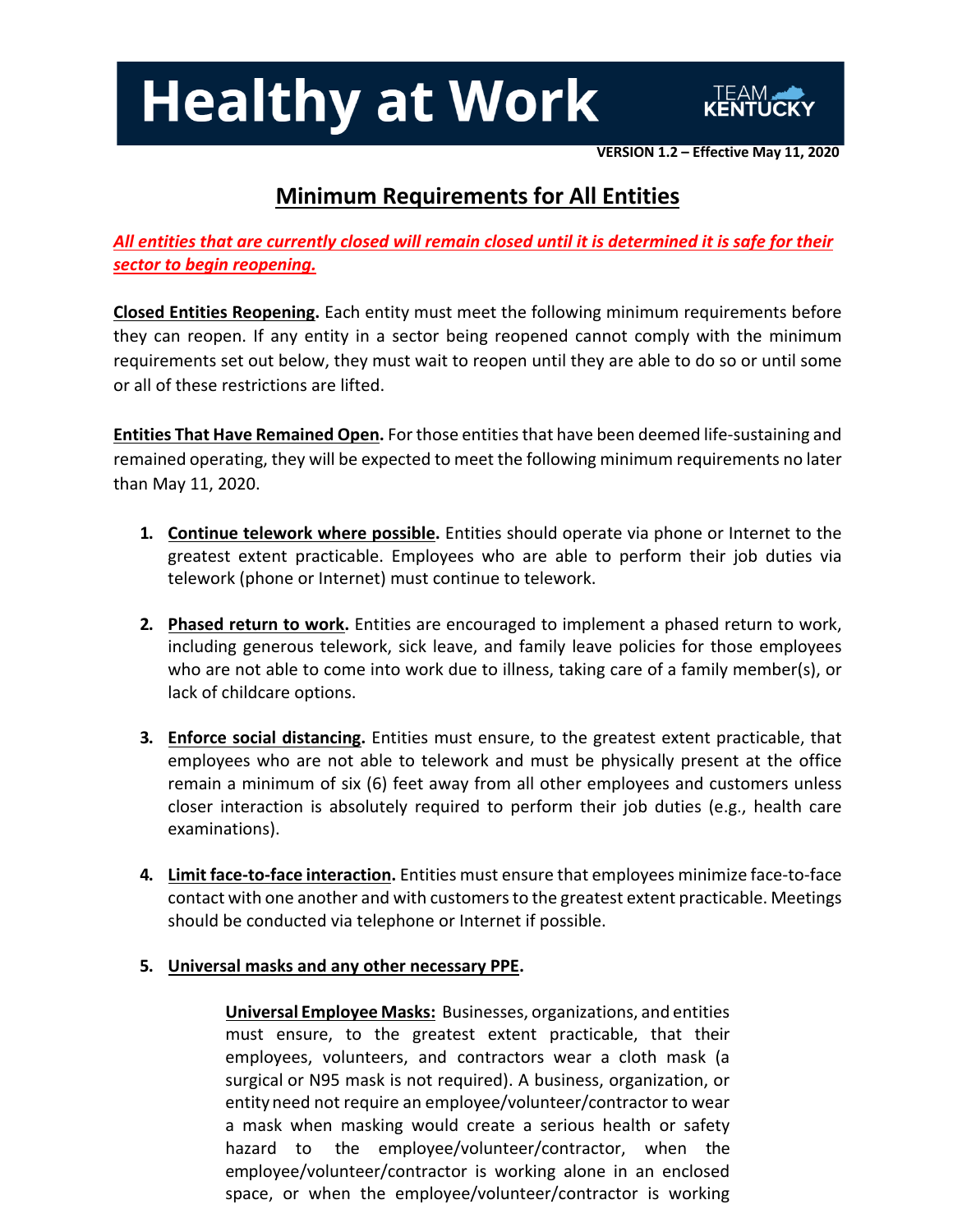

alone in an area with more than six (6) feet of social distancing. Businesses and organizations shall provide PPE at no cost to employees and should offer instruction on proper use of masks and PPE.

CDC guidelines on proper use of PPE can be found at: https://www.cdc.gov/coronavirus/2019-ncov/downloads/DIYcloth-face-covering-instructions.pdf.

**Encourage Customers to Mask:** Entities should encourage customers to wear masks, which the entities may provide. Entities may refuse to serve any customer who is not wearing a mask.

**Access To Gloves:** Entities must ensure that employees whose job duties include touching items often touched by others (e.g., credit cards/cash, paper, computers) wear gloves that are regularly replaced. Entities should also follow the applicable CDC, OSHA, or other federal guidelines relating to gloves.

- **6. Adequate Hand Sanitizer and Encouraging Hand Washing.** Entities mustsupply adequate hand sanitizer (60% alcohol content or higher) for both employees and customers and ensure that it is made available near high-traffic and high-touch areas (e.g., doors or door handles). Entities must also encourage routine and consistent hand washing for employees and customers.
- **7. Restrict Common Areas.** Entities must, to the greatest extent practicable, restrict common areas such as lobbies, waiting rooms, break rooms, smoking areas, lunch rooms, and concession areas to maximize social distancing and reduce congregating.
- **8.** Proper sanitation. Entities must sanitize frequently touched surfaces and areas (e.g., door knobs, credit card machines, shared computers) in accordance with CDC guidelines. When they have identified an employee who has COVID-19 or the associated symptoms, entities must further ensure that they immediately restrict accessto contaminated areas and post signage and adequately clean impacted areas. Any contaminated area should be off-limits to all but essential personnel for a minimum of 24 hours if practicable.
- **9. Conduct daily temperature/health checks.** Entities must require employees to undergo daily temperature and health checks; these checks may be either self-administered or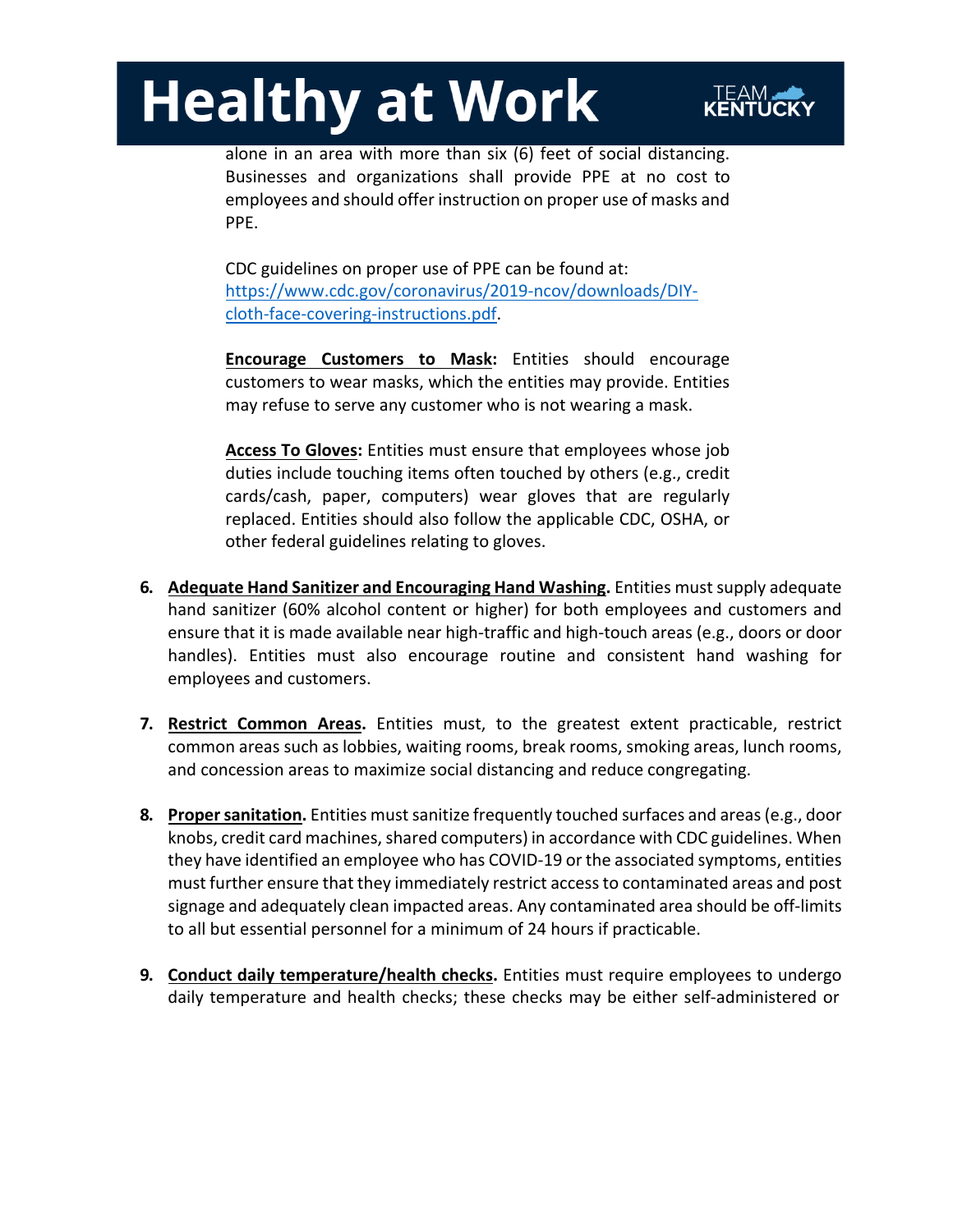administered by the entities prior to workplace entry. Self-administered temperature and health checks may performed at home. Employees who have a fever and/or any symptoms of COVID-19 should be directed to their health care provider to be tested and then instructed to quarantine at home as soon as any illness is detected. This includes employees that passed a temperature and health check prior to reporting to work but became ill during the course of the day. Guidance on COVID-19 symptoms and how to [conduct temperature and health checks can be found in the Health Requirements and](#page-5-0) Temperature Checks section below.

- **10. Create a testing plan.** Entities must ensure that any employee with COVID-19 symptoms is tested by a health care provider for COVID-19 within 36 hours. Entities must ensure that employees are trained on how to isolate individuals with suspected or confirmed COVID-19 and how to report possible cases. If an employee tests positive, the entities must immediately notify the local public health department.
- **11. Make special accommodations.** Entities must, to the greatest extent practicable, make special accommodations for employees and customers at higher risk for severe illness. Individuals in these high-risk categories have been identified by the Centers for Disease Control and Prevention – further information is available at: https://www.cdc.gov/coronavirus/2019-ncov/faq.html#Higher-Risk.
- **12. Designate a "Healthy at Work" Officer.** Entities must ensure that an employee is designated as its Healthy at Work Officer. This individual will be responsible for the entity' compliance with this guidance and any other guidance provided. Entities should allow for employees to identify and communicate potential improvements and/or concerns to the Healthy at Work designated Officer or management.
- **13. Educate and Train Employees**. Entities must educate and train all individuals, including employees, temporary employees, contractors, vendors, customers, etc., regarding the Healthy at Work protocols. This training must be offered during scheduled work times at no cost to the employee.
- **14. Contact Notification Responsibilities.**Entitiesopenedmustbepreparedtoassistpublic health officials if an employee test positive or becomes exposed to COVID-19. This assistance includes, but is not limited to, providing the employee's work schedule, workstation, hours or shifts worked, when the employee was potentially exposed, and the names and contact information of any other employee or other party exposed to the virus. Additional information about Contact Notification Responsibilities can be found in the [Contact Notification Responsibilities Section Below](#page-7-0).

If any entities fails to comply with this guidance, they can be reported to KYSAFER at 833-KYSAFER or kysafer.ky.gov.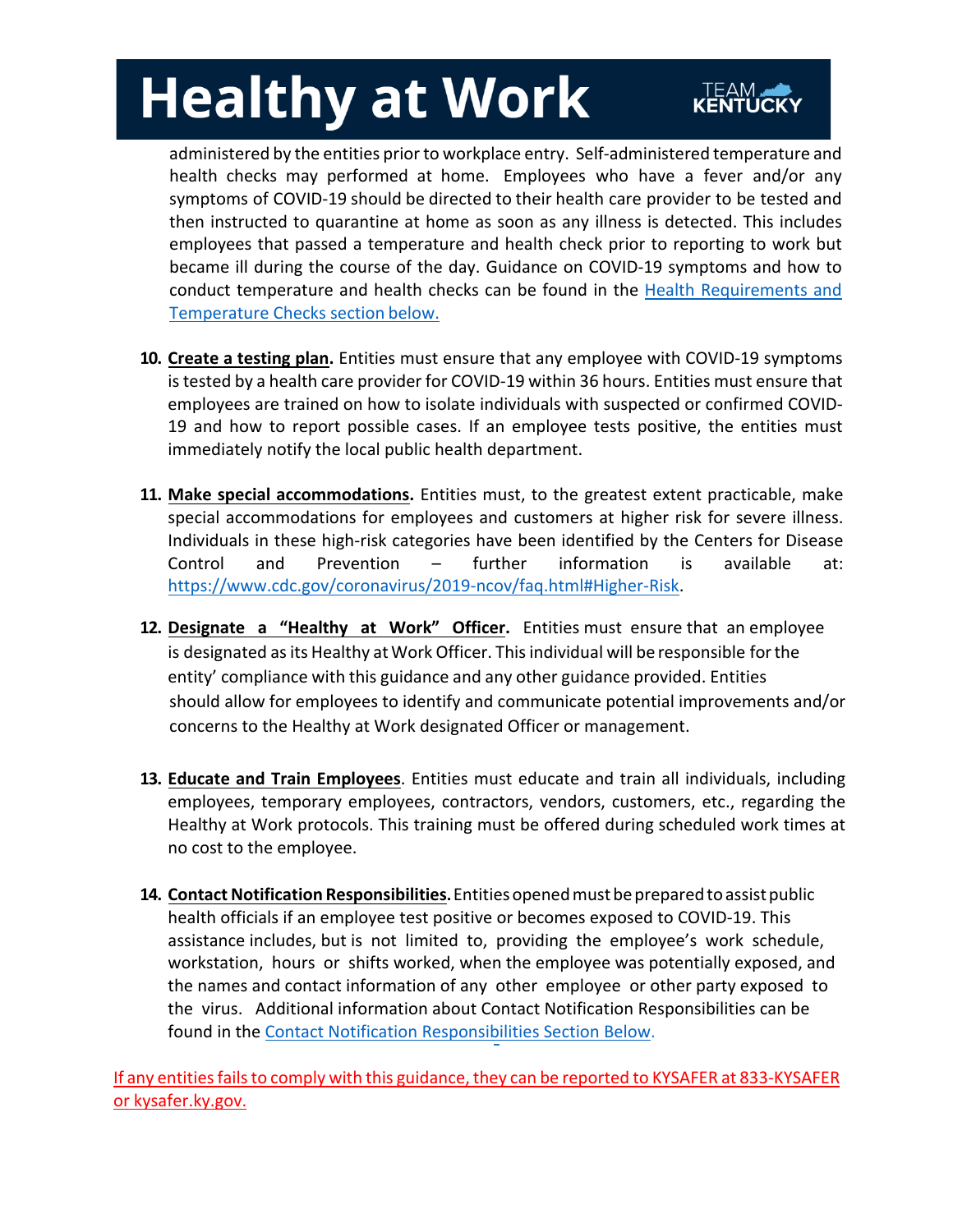

### <span id="page-5-0"></span>**Requirements for Health and Temperature Screenings**

- All businesses should instruct employees not to report to work if they are having fever and/or any symptoms of COVID-19.
- All businesses, once their sector has been reopened and they can comply with the requirements to reopen, must require employees to undergo a temperature and health check prior to beginning work each day to minimize the spread of COVID-19. This includes businesses that remained operating because they were deemed life-sustaining; those businesses must begin implementing health checks and the other minimum requirements starting May 11, 2020.
- These daily temperature and health checks may be administered by the employer at the business site or self-administered by the employee prior to arriving at work (atleast once every 24-hour period).

### **Health Screenings**

• All businesses must assess employees each day to ensure that they do not have any COVID-19 symptoms. Businesses may choose whether to require: 1) an in-person assessment at the beginning of each day, or; 2) a selfscreening that the employee

conducts at least once every 24 hours and then reports the results to the business.

- Any in-person assessment or self-screening must answer the following questions:
	- o Have you had any of the CDC-recognized COVID-19 symptoms since your last day at work or the last time you were here? Please answer "Yes" or "No" to each question.
		- Employers should then list the CDC-recognized COVID-19 symptoms and have the employee respond to each symptom with a "Yes" or "No."
		- The current CDC-recognized COVID-19 symptoms are available at https://www.cdc.gov/coronavirus/2019-ncov/symptomstesting/symptoms.html. These symptoms are sometimes updated or supplemented, so employers should be sure to check this website regularly and update their assessment in line with CDC guidance.
	- o Is there anyone in your household who is showing COVID-19 symptoms or who has been diagnosed with COVID-19?
	- o Have you been in close contact with anyone exhibiting sign or symptoms of fever, persistent cough or shortness of breath consistent with COVID-19 who has not been tested or is still awaiting testing?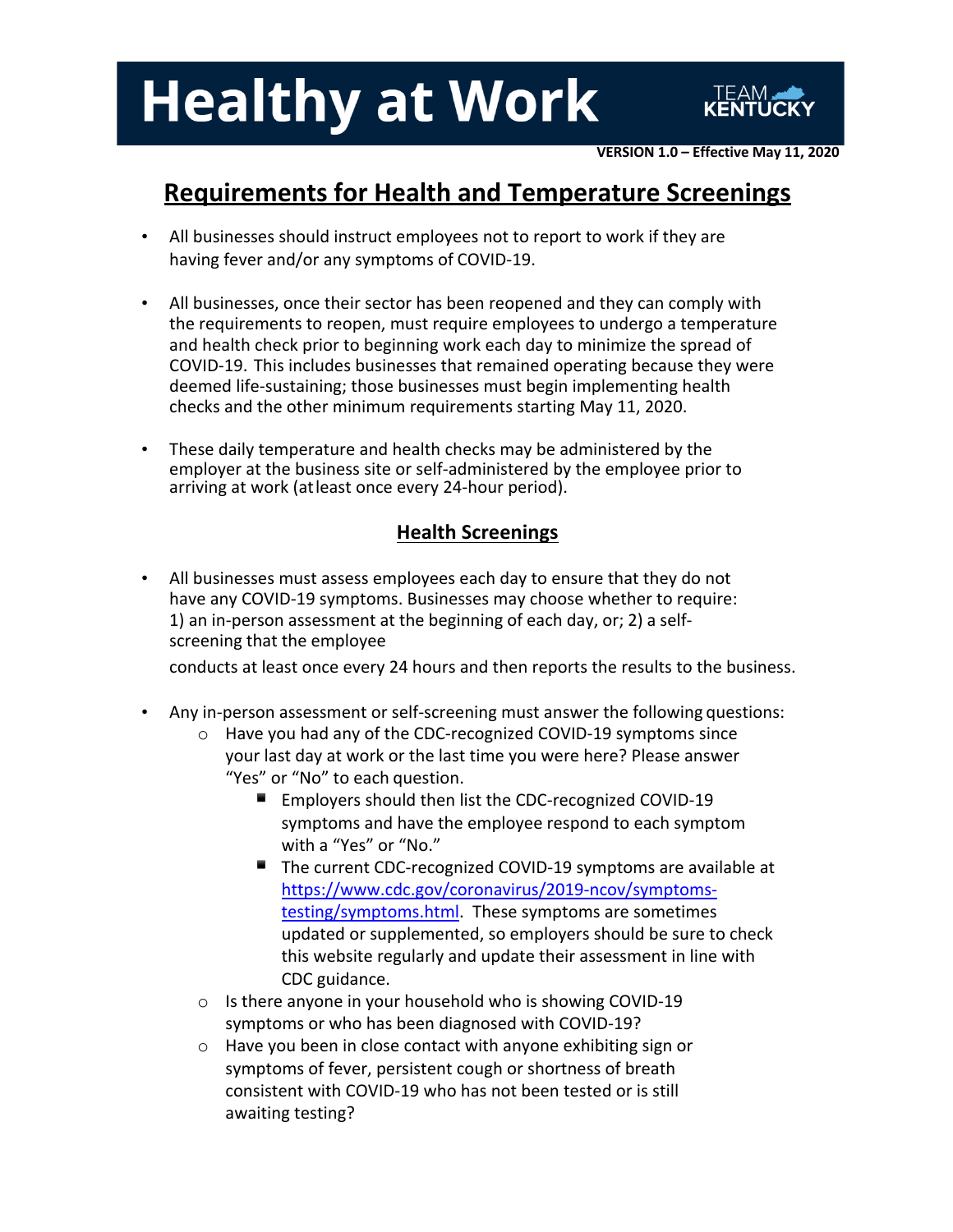### **Temperature Screenings**

- All businesses must assess employees each day to ensure they do not have a fever. Businesses may choose whether to require: 1) on-site temperature screenings, or; 2) self-screenings conducted by the employees at home at least once every 24 hours, ideally just before going to work, and reported to the employer prior to beginning work. Employees with a fever above 100.4° should not report to work.
- If the business opts for on-site temperature screenings, businesses should ensure that proper social distancing can still be followed. This may be accomplished by using no- contact thermometers or thermal imaging cameras. If that equipment is unavailable, it may be accomplished by setting up temperature check stations for employees to self- administer standard oral/aural thermometer checks and then report the results to on- site screeners. If standard oral/aural thermometers are used, they should be thoroughly sanitized after each use.

#### **Acting on Screening Results**

- If the employee answers "NO" to all of the screening questions AND has a temperature of 100.4°F or below, then they may begin their work day. However, employees should be instructed to continue to self-monitor during the day; if they developsymptoms during the workday, they should report those symptoms to a supervisor and leave work to report to a health care provider for testing.
- If the employee answers "YES" to any of the screening questions OR has a temperature greater than 100.4°F, then the employee must not be allowed into the workplace that day, unless cleared by a medical professional. They should self-isolate at home and follow current Kentucky Department for Public Health and/or CDC guidelines available at: https://www.cdc.gov/coronavirus/2019-ncov/if-you-are-sick/steps-whensick.html